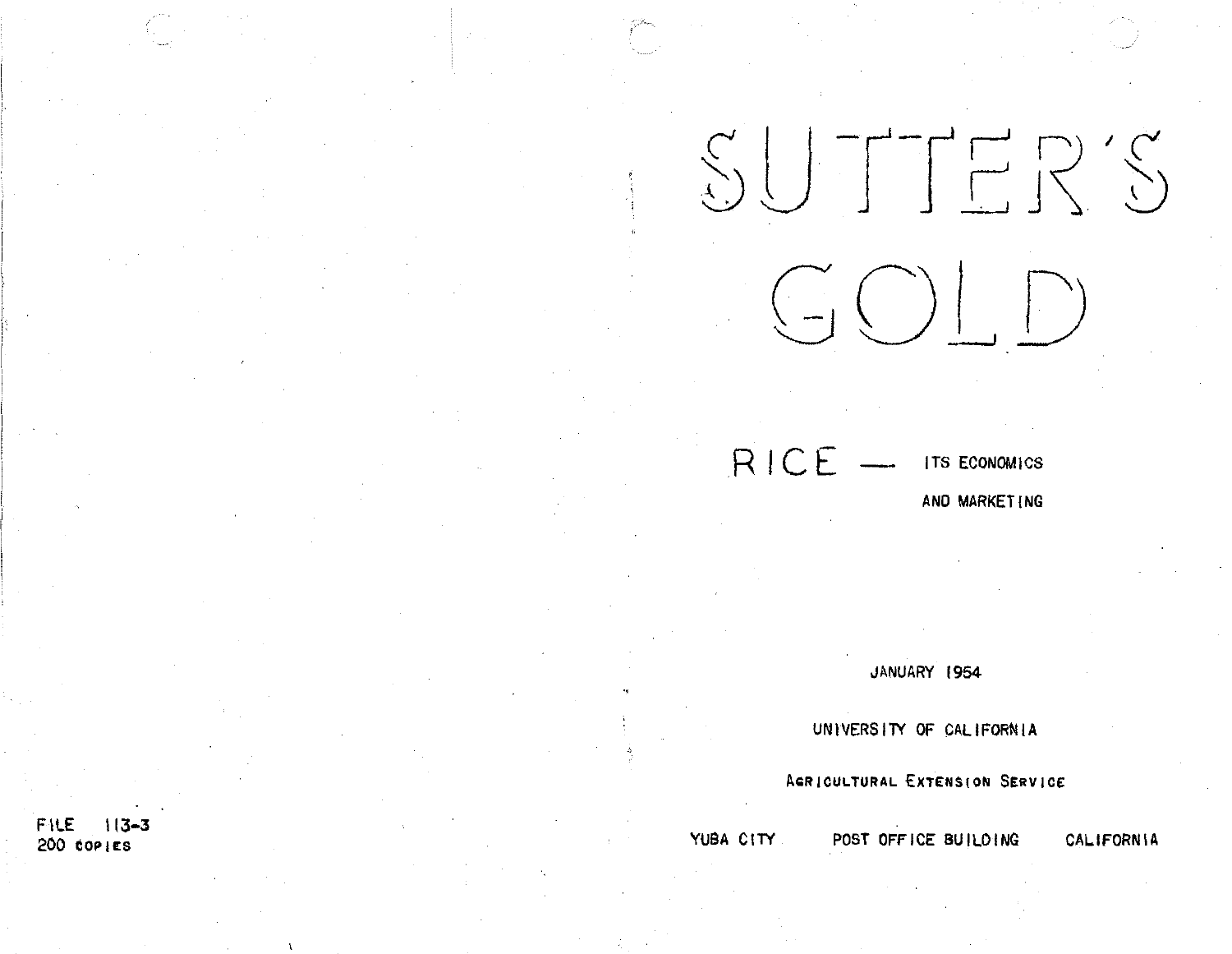HISTORICALLY, RICE PRODUCTION BEGAN IN CALIF-ORNIA IN 1912, PRODUCTION HAS BEEN CENTERED IN 5 COUNTIES ALONG THE SACRAMENTO RIVER--SUTTER, BUTTE, COLUSA, GLENN AND YOLO. PRODUCTION HAS INCREASED TO FOUR TIMES ITS PREWAR LEVEL, AND CALIFORNIA NOW PRODUCES 20-25% OF THE NATION'S RICE. CALIFORNIA'S RICE AREA HAS EXPANDED TO INCLUDE THE NORTHERN SAN JOAQUIN VALLEY. IN 1949 TWENTY COUNTIES REPORTED RICE ACREAGE, FROM GLENN ON THE NORTH TO IMPERIAL IN THE SOUTH.

IN THE UNITED STATES, TEXAS, LOUISIANA, ARKANSAS, AND CALIFORNIA NOW ACCOUNT FOR MOST ALL DE THE PRO-DUCTION. RICE WAS FIRST INTRODUCED IN VIRGINIA IN ABOUT 1647. THE FIRST COMMERCIAL PLANTING WAS IN SOUTH CAROLINA IN 1685. AFTER THE CIVIL WAR, THE PRODUCTION CENTER MOVED TO LOUISIANA, TEXAS AND

#### FOR FURTHER READING

終心法 かか おおす しゅうどかい トル

がいや せいたい こうりょくさい

RICE PRODUCTION IN CALIFORNIA - LOREN DAVIS CALIF. AGR. EXT. BUL. 163 1949

RICE MARKET REVIEW - FEDERAL STATE MARKET NEWS SERVICE - SAN FRANCISCO

RICE FERTILIZATION IN SUTTER COUNTY - R. C. PEARL AND J. H. LINDT - AGR. EXT. SERVICE 1953 THE RICE JOURNAL - 806 PERDIDA ST. NEW ORLEANS,

LOUISIANA

**ARKANSAS.** 

# SUTTER'S GOID

#### RICE - ECONOMICS - MARKETING SARE CONTRACTORS INTERNATIONAL WORLD FOR

## JOHN H. LINDT, JR. FARM ADVISOR DOYLE REED, EXTENSION ECONOMIST ACCESS

OUR COUNTY'S KING CROP IS RICE-THE GOLDEN CROP OF SUTTER'S FIELDS. RICE GROWN ON 66,000 ACRES AND VALUED AT 13 MILLION DOLLARS IN 1952, IS BASIC TO OUR LOCAL ECONOMY. THINK FOR A MOMENT OF ALL THOSE WHO DEPEND AT LEAST IN PART ON THE REAPING OF THE RICE. YOU, THE FARMER, THE BUYER, THE MILLER. YOU, THE TRACTOR DEALER, THE FERTILIZER SALESMAN, AND THE AIRPLANE PILOT, AND YOU, THE GROCER, THE BARBER, THE CONSTRUCTION WORKER AND THE "COP". EVERYONE IN THIS AREA SHARES IN "SUTTER'S GOLD".

### LET'S RAISE RICE

LET'S RAISE RICE. WHAT WOULD YOU, AN AVERAGE FARMER, NEED TO GO INTO BUSINESS? FIRST WE SHOULD DECIDE ON:

#### SIZE OF OPERATIONS

EXPERIENCE HAS SHOWN THAT THE MINIMUM SIZE OF OPERATIONS TO RETURN A SATISFACTORY LIVING IS IS? ACRES. THIS WILL VARY DEPENDING ON THE SOIL'S PRODUCTIVITY - THE PRICE LEVEL .- AND THE MANAGEMENT ABILITY OF THE FARMER.

EXPERIENCE HAS ALSO SHOWN THAT BECAUSE OF THE AMOUNT OF MACHINERY NEEDED FOR RICE PRODUCTION, ONE MAN, WITH A MINIMUM OF HIRED HELP, CAN HANDLE 300 ACRES. THIS SAME MACHINERY WILL HANDLE UP TO 450 ACRES WITH A FEW MORE MEN. IT IS TO YOUR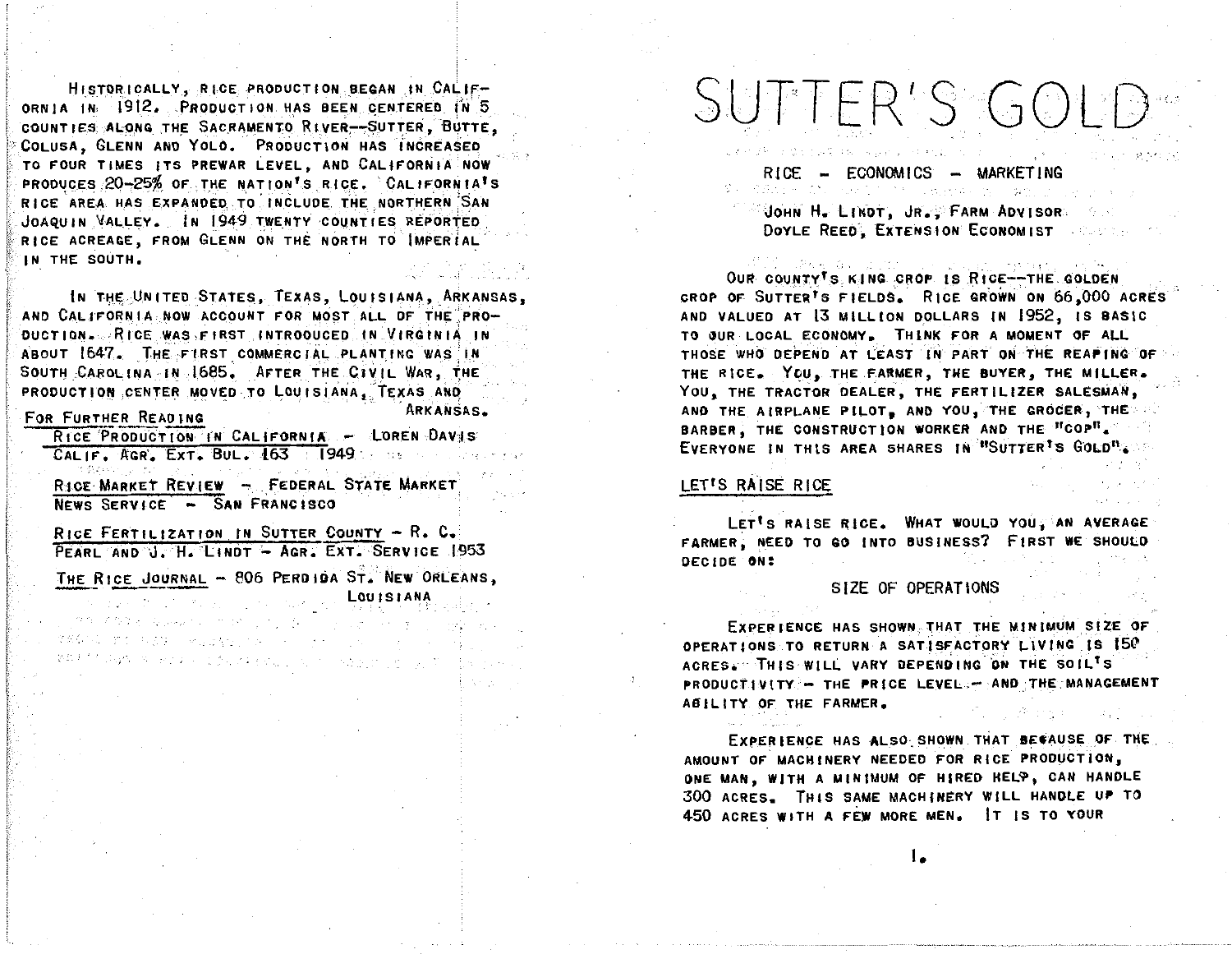ADVANTAGE TO FARM AS LARGE AN ACREAGE AS POSSIBLE TO REDUCE THE OVERHEAD PER ACRE. HERE WE ARE SPEAK-ING OF 300 ACRES IN RICE. THE FARMER WILL NEED. OTHER LAND, TOO, FOR A PROPER CROP ROTATION PLAN.

(酸) という病な しゃし 反射な能減 小説 しゅ

USING SMALLER EQUIPMENT OR FEWER MACHINES IS NOT A GOOD IDEA BECAUSE JOBS CANNOT BE PERFORMED WHEN NEEDED, RESULTING IN LOWER YIELDS.

WHAT EQUIPMENT WOULD YOU NEED TO FARM 500 ACRES OF RICE? WELL, HERE'S HOW IT FIGURES.

그 은퇴로 3개 열리기 시작되었지 engan kalendar di **Lyone**nte Reconnue di Sa 大阪 マン 不移のない

EQUIPMENT AND LAND INVESTMENT FOR 300 ACRES OF RICE

| APPROXIMATE NEW COST<br>EQUIPMENT<br>ntadas estro preso lei l'elles comerce co                                                                       |           |
|------------------------------------------------------------------------------------------------------------------------------------------------------|-----------|
| CRAWLER TRACTOR 60-70 $\sim$ 000 $\frac{1}{2}$ 10,000                                                                                                |           |
| CRAWLER TRACTOR 30-40<br>一度的 一定<br>DRAWBAR H.P.                                                                                                      | 5,000     |
| TRUCK, $\frac{1}{2}$ TON                                                                                                                             | 3,000     |
| PICK-UP                                                                                                                                              | 2,400     |
| , where $\mathbb{E}[\mathbb{A}^{n}]$ is a particular form of $\mathbf{2}_{\mathcal{F}}\mathbf{000}_{\mathcal{F}}$<br>$2$ PLOWS $5\pi14$ <sup>m</sup> |           |
| DISK @20180 The State of the Second Line of Lands 2,000                                                                                              |           |
| HARROW, SPIKE TOOTH 20'                                                                                                                              | -200      |
| FLOAT 12' x 30'                                                                                                                                      | 150       |
| いってはないと 一般に反けた<br>DOZER 6' BLADE                                                                                                                     | 600       |
| $\mathcal{L}_{\text{max}}$ and $\mathcal{L}_{\text{max}}$<br><b>BANKOUT WAGON</b>                                                                    | 1500~2000 |
| 2 SELF-PROPELLED HARVESTERS 147 16,000                                                                                                               |           |
| TOOLS AND SMALL EQUIPMENT AND SOCIAL STR.000<br>Health of the communication of the <del>communication</del>                                          |           |
| <sup>2008</sup> r step <b>total Equipment</b> Experiment <b>-\$46,350</b>                                                                            |           |
| - TANAS NA<br>300 ACRES @ \$200<br>LAND                                                                                                              | $-60,000$ |

TOTAL INVESTMENT LAND & EQUIPMENT SAND \$106,350

"是我做了某事都会怎么样。""这一点,还是是一块蓝旗直接极,是为这样的是不可以说,不是,只是主 医小脑脓肿 法准定 复造物的 计静态程序符合编码 机硬化机构 计同步要求的 医马氏体 医动物 "天使"。都是一篇武器棉布解,此"女"等一位其实是,但是不是一般地不同。 医白外质 人名法德弗伦 计同位素 溶结氨酸 微型 拉丁 一步 人名罗德纳 网络地球 经零售 电二次因子 医后部的第三人称单

THE SECOND METHOD IS A SALE THROUGH A BROKER TO THE MILL, OR EVEN DIRECTLY TO THE MILL. THE STRESS OF **CONTRACT CAN BE MADE BEFORE HARVEST OR AFTER THE 2008 P** 11일 10:00 MM 시 13:00 MM 10:00 MM 10:00 MM 10:00 MM 10:00 MM 10:00 MM 10:00 MM 10:00 MM 10:00 MM 10:00 MM 10:00<br>기자 전 1:00 MM 시 1:00 MM 10:00 MM 10:00 MM 10:00 MM 10:00 MM 10:00 MM 10:00 MM 10:00 MM 10:00 MM 10:00 MM 10:00 CROP IS IN. 나는 아이들은 우리 사람에게 나가 나는 일 아이가 있었다. 이 없이 있다.

PRICES PAID FOR CALROSE, A MEDIUM GRAIN RICE, ARE GENERALLY SLIGHTLY HIGHER THAN THE PRICE ON A REAL CALORO OR COLUSA (1600), WHICH ARE SHORT GRAIN.

#### WORLD OUTLOOK

CALIFORNIA'S RICE IS SOLD LARGELY THROUGH **EXPORT TO RICE CONSUMING AREAS OF THE WORLD. UUR** EFFICIENCY OF PRODUCTION AND HIGH YIELDS ALLOW US AND MALLOWS TO COMPETE IN THIS WORLD MARKET. IN TURN, OUR PRICE MUST NOT BE KEPT ARTIFICALLY ABOVE THE WORLD MARKET LEVEL IF WE ARE TO COMPETE SUCCESSFULLY.

THE HWORLD S RICE BANK! OF SOUTHEAST AS IR SIN GETTING BACK ON ITS FEET AFTER THE LAST WAR. BURMA AND IHAILAND ARE ONCE AGAIN ABLE TO EXPURI RICE; HOWEVER, NOT ON THE SAME SCALE AS BEFORE THE 人気をしょとういうかん フルー せきてきれながった数値 WAR.

[전반 민준 구락 ] 16 역사 주장화 뿐 1860년

医牙下位 医光阻性 化化无正规 计加长功能学说 医内皮炎 數據器 RICE IS BECOMING MORE IMPORTANT AS AN EVALUAT **CROP IN SOUTH AMERICA.** 

DESPITE RISING PRODUCTION THERE IS STILL A WORLD DEFICIT IN RICE. KICE, THE STAPLE FOOD OF MILLIONS OF ASIANS, HAS HISTORICALLY BEEN IN SHORT SUPPLY. THE OUTLOOK FOR CONTINUED HIGH PRODUCTION  $12000$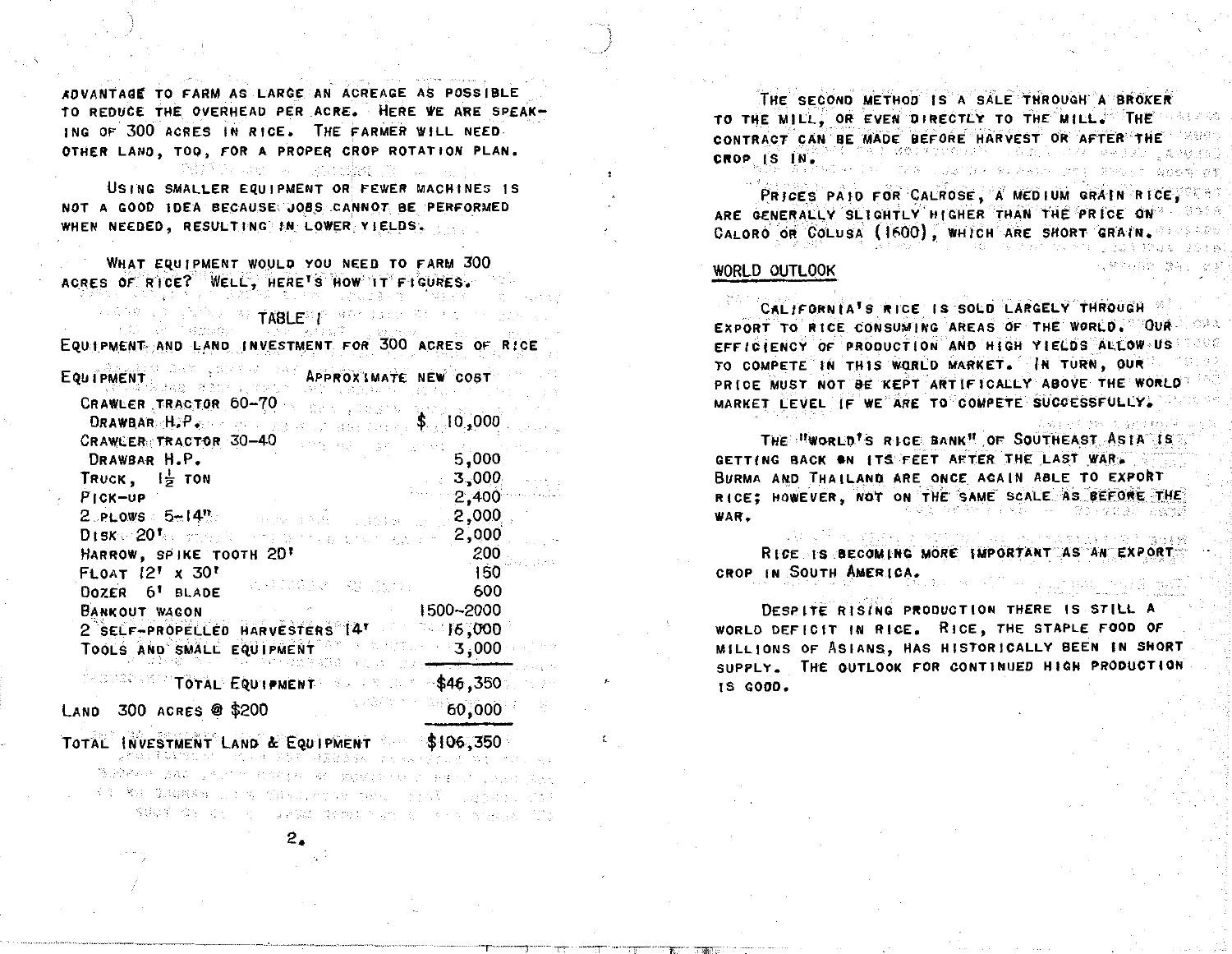#### LET'S TAKE A LOOK AT SOME CALIFORNIA FIGURES:

| $\mathcal{L}_\mathcal{A} \in \mathcal{L}$ .<br>きらなぎ |                     |                                                       | TABLE 11<br>DATA ON AVERAGE YIELD AND PRICE |                                                                                                       |     |
|-----------------------------------------------------|---------------------|-------------------------------------------------------|---------------------------------------------|-------------------------------------------------------------------------------------------------------|-----|
|                                                     | SUTTER COUNTY       |                                                       |                                             | CALIFORNIA                                                                                            |     |
|                                                     | ACRES               | $\mathcal{N}$ (ELO)                                   | <b>PRICE</b>                                | ACRES                                                                                                 |     |
| a da L<br>1943                                      | 41,BI7              | 3,400                                                 | \$<br>3,40                                  | 224,000                                                                                               |     |
| 1944<br>1945                                        | 45,990<br>46,176    | 3,510<br>3,550                                        | 3.30<br>3.18                                | 240,000<br>235,000                                                                                    | Sh. |
| 1946<br>1947.                                       | 47,000<br>45,000    | 3,400<br>3,300                                        | 4.19<br>6.00                                | 261,000<br>256,000                                                                                    | ξv, |
| 1948<br>1949                                        | 40,000<br>58,000    | 3,000<br>3,500                                        | 4,50<br>3.40                                | 256,000<br>305,000                                                                                    |     |
| 1950.<br>1951                                       | 44,000<br>62,000    | $\sim$ 3,160<br>3,250                                 | 4.46<br>4,70                                | 238,000<br>314,000                                                                                    |     |
| 1952<br>OG 3                                        | 66,000              | $-3,480$                                              | ,5,81                                       | 330,000                                                                                               |     |
| 4 S.C                                               | FINGER TIP FIGURES- | $6<\frac{1}{6}$                                       | 130 L E                                     | Geb <sub>r</sub> S                                                                                    |     |
| 66.I                                                |                     | GB.<br>- 13数字 318<br><b>OVEAR AVERAGE STATE YIELD</b> |                                             | <sup>…</sup> 3100 Pounds                                                                              |     |
|                                                     |                     |                                                       | <b>IO YEAR AVERAGE STATE PRODUCTION</b>     | 8,961,000 CWT.                                                                                        |     |
|                                                     |                     |                                                       | O YEAR AVERAGE U. S. PRODUOTION             | 39,288,000 CWT.                                                                                       | s≓. |
|                                                     |                     |                                                       | IO YEAR AVERAGE CALIFORNIA ACREAGE          | 284,200                                                                                               |     |
| er, Ta                                              |                     |                                                       |                                             |                                                                                                       |     |
| \$2 - 1 9                                           |                     |                                                       |                                             | RICE IS SOLD BY THE FARMER GENERALLY IN ONE                                                           |     |
|                                                     |                     |                                                       |                                             | OF TWO METHOOS FIRST, HE BELONGS TO A COOPERATIVE<br>WHICH OFTEN TAKES CARE OF THE DRYING AND STORAGE |     |
| FOR HIM.                                            |                     |                                                       |                                             | THE COOPERATIVE THEN SELLS THE RICE TO                                                                |     |
|                                                     |                     |                                                       |                                             | THE MILLER, OR PERHAPS THEY EVEN DO THE MILLING                                                       |     |

6.

#### 清代主義 人名法德 有机能能力 K. STE STOCK TRADE

OP.

 $\mathcal{F}_{\alpha\beta}$  .

 $\mathcal{O}_{\mathcal{M}}$ 

四国子 ta di

2. 苏公底里

hiika C

 $\mathbb{R} \times \mathbb{R}$ 

Cé.

YOU MAY REDUCE INVESTMENT BY PURCHASING SECOND-HAND EQUIPMENT... GOOD, SECOND-HAND EQUIPMENT I.S. OFTEN A BETTER BUY THAN NEW EQUIPMENT.

हे छोडर हैरे। NOW, WHAT ABOUT THE COSTS OF PRODUCTION? THE TABLE ON PAGES 4 AND 5 SHOWS SAMPLE COSTS OF WHAT YOU CAN EXPECT. YOU MAY VARY FROM THESE SAMPLE COSTS. BUT REMEMBER WE HAVE INCLUDED ALL OF THE "HIDDEN" COSTS, AND YOU SHOULD TOO. "HIDDEN COSTS" WOULD INCLUDE EQUIPMENT DEPRECIATION, INTEREST ON INVESTMENT IN EQUIPMENT AND LAND. TAXES. THE OWNER'S OWN LABOR IS ALSO CHARGED FOR IN OUR SAMPLE COSTS. TO MAKE SAMPLE COSTS WE HAD TO ASSUME SEVERAL ... **IMPORTANT FACTS:** CONSIDER ARRESTS AND A STRONG

L. THAT WE CARE FARMING 300 ACRES .... . ...

2. THAT OUR YIELD IS 3500 POUNDS PER ACRE

#### LEASING RICE LAND

LYWA 長永 倍 でast al dialeの

医脊椎炎 繁殖的 不知 医不正正性 委员会 网络马斯特尔

**SBECAUSE OF THE HIGH INVESTMENT REQUIRED FOR.** EQUIPMENT, MANY PRODUCERS FILND IT PROFITABLE TO RENT RATHER THAN TO OWN RICE LAND. COMMON RENTALS VARY FROM ONE-FIFTH TO ONE-THIRD OF THE CROP. ON A ONE-THIRD RENT THE LANDLORD WOULD FURNISH THE WATER PLUS ONE-THIRD OF THE FERTILIZER AND SPRAY MATERIALS. THE LANDLORD ALSO PAYS THE DRYING ON HIS SHARE OF THE CROP. THERE ARE LOTS OF VARIATIONS FROM THIS DEPENDING ON WHAT THE LANDLORD FURNISHES. RICE LAND IS NOT USUALLY RENTED ON A CASH BASIS.

#### **MARKET ING**

CALIFORNIA RICE IS THE SHORT CRAIN JAPANESE. TYPE. OUR PRINCIPAL VARIETIES, CALORO, COLUSA AND CALROSE FIND A LIMITED DOMESTIC MARKET. OUR BIG OUTLET IS OUR OVERSEAS TRADE--JAPAN AND THE FAR EAST-HAWAIL AND PUERTO RICO AND CUBA. TABLE IN AL ot trochar life that come over any RAGGESTED WAS GRAMMED ON A CONSIDER THE SEARCH SOUTH ARTIST ON

3.